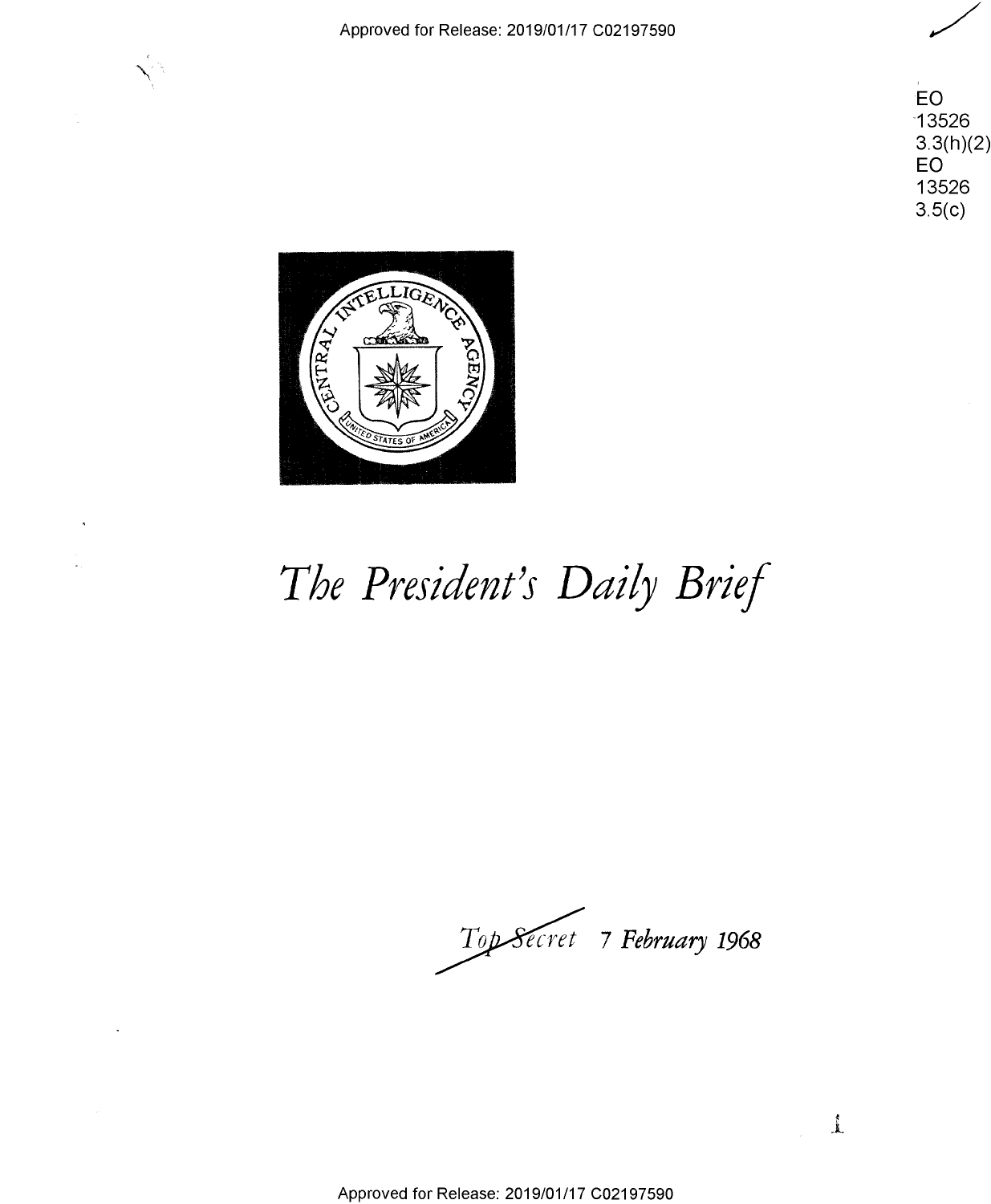- **TOP SECRET**  $\left\{\n\begin{array}{ccc}\n\text{Approved for Release: } 2019/01/17 & C02197590\n\end{array}\n\right\}\n\left.\n\left.\n\begin{array}{ccc}\n3.5 \text{(c)} \\
\end{array}\n\right\}$ 
	- DAILY BRIEF DAILY BRIEF 7 FEBRUARY 1968 7 FEBRUARY 1968
	- 1. Vietnam 1. Vietnam (as of 5:00 AM (as of 5:00 AM EST) EST)

TOP-SECRET -

North Vietnamese regulars, spear-North Vietnamese regulars, spearheaded by nine armored vehicles be-headed by nine armored vehicles be lieved to be Soviet T-34 tanks, were lieved to be Soviet T-34 tanks, were beaten back from the strategic Lang beaten back from the strategic Lang Vei Special Forces camp near Khe Sanh Vei Special Forces camp near Khe Sanh last night. The night-long assault last night. The night-long assault was timed to coincide with a heavy bom-was timed to coincide with <sup>a</sup> heavy bom bardment of the Khe Sanh base. At last bardment of the Khe Sanh base. At last report the enemy force was pulling back. report the enemy force was pulling back.

This is the first time the Commu-This is the first time the Commu~ nists have used armor in South Vietnam. nists have used armor in South Vietnam.

The North Vietnamese could be plan-The North Vietnamese could be planning another "first," this one using ning another "first," this one using aircraft against allied positions near aircraft against allied positions near the Demilitarized Zone. Yesterday the Demilitarized Zone. Yesterday three of North Vietnam's eight IL-28 three of North Vietnam's eight IL-28 ince of North Victham 5 eight 11-20<br>
jet light bombers returned to Phuc Yen<br>
Although the 3.3(h)(2)  $\frac{1}{\text{airfield}}$  //

IL-28s are old and slow by today's standards, they could reach the Demili-standards, they could reach the Demili tarized Zone from Phuc Yen. tarized Zone from Phuc Yen.  $\overline{\text{Although the}}$ 

North Vietnam's AN-2 light transports also have been unusually active. ports also have been unusually active. ports also have seen and suitry active.<br>Some of these aircraft are adapted for ground attack. ground attack.

2. Korea 2. Korea A number of South Koreans demon-A number of South Koreans demon strated against the Panmunjom talks this strated against the Panmunjom talks this morning. The demonstration was at Free-morning. The demonstration was at Free\_ dom Bridge on the road leading through dom Bridge on the road leading through US lines to the meeting site. Some of US lines to the meeting site. Some of the demonstrators got across the bridge the demonstrators got across the bridge where they were met and turned back by where they were met and turned back by US troops. US troops.

> There have been no significant de-There have been no significant den velopments in North Korea overnight. velopments in North Korea overnight. Pyongyang is rebroadcasting the sixth Pyongyang is rebroadcasting the sixth alleged confession by a Pueblo crewman. alleged confession by <sup>a</sup> Pueblo crewman.

~-L\_~~~----=-~~~~~===~~~~~~~ Approved for Release: 2019/01/17 C02197590 Approved for Release: 2019/01/17 <sup>002197590</sup>

 $3.5(c)$ 

3.3(h)(2)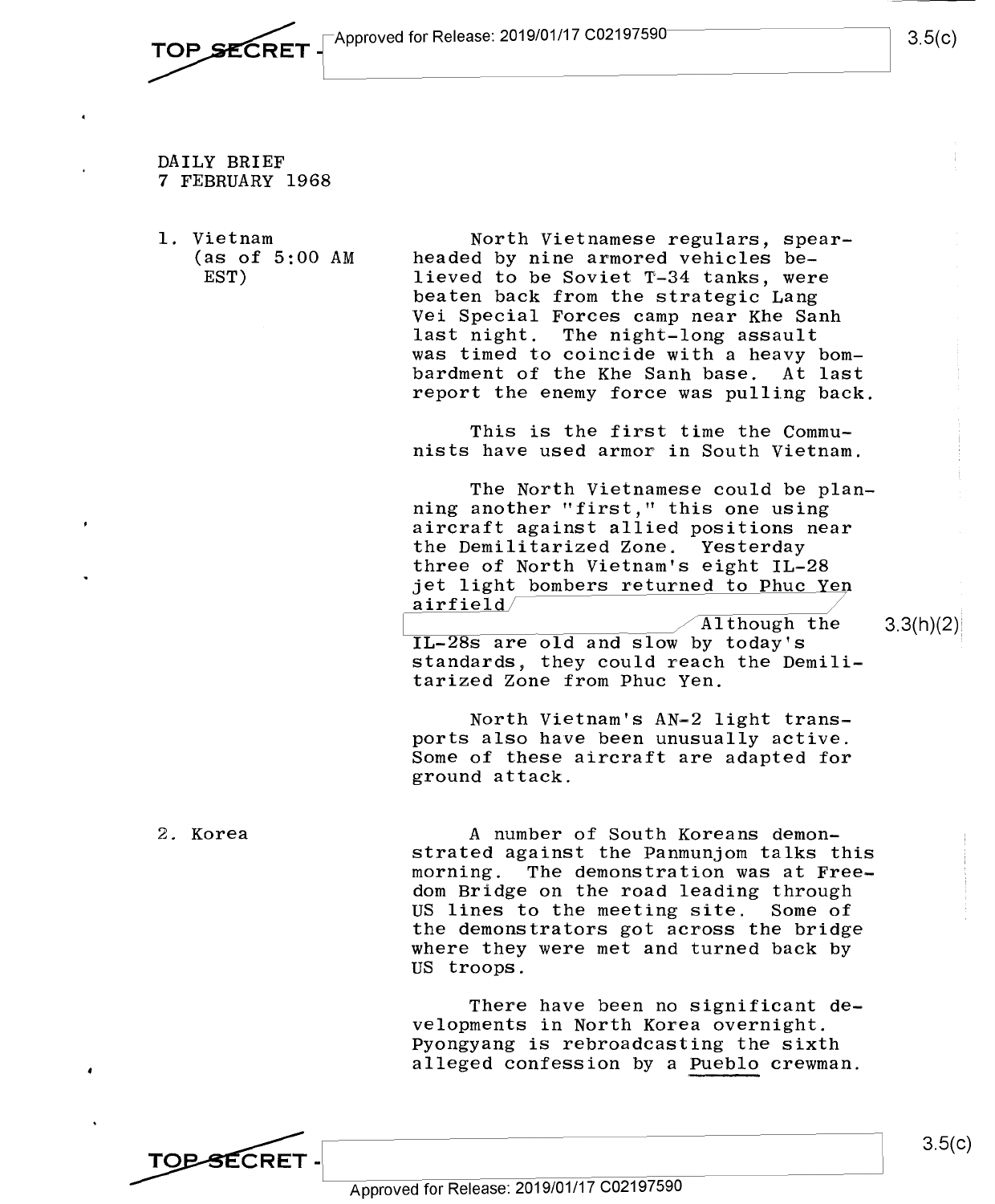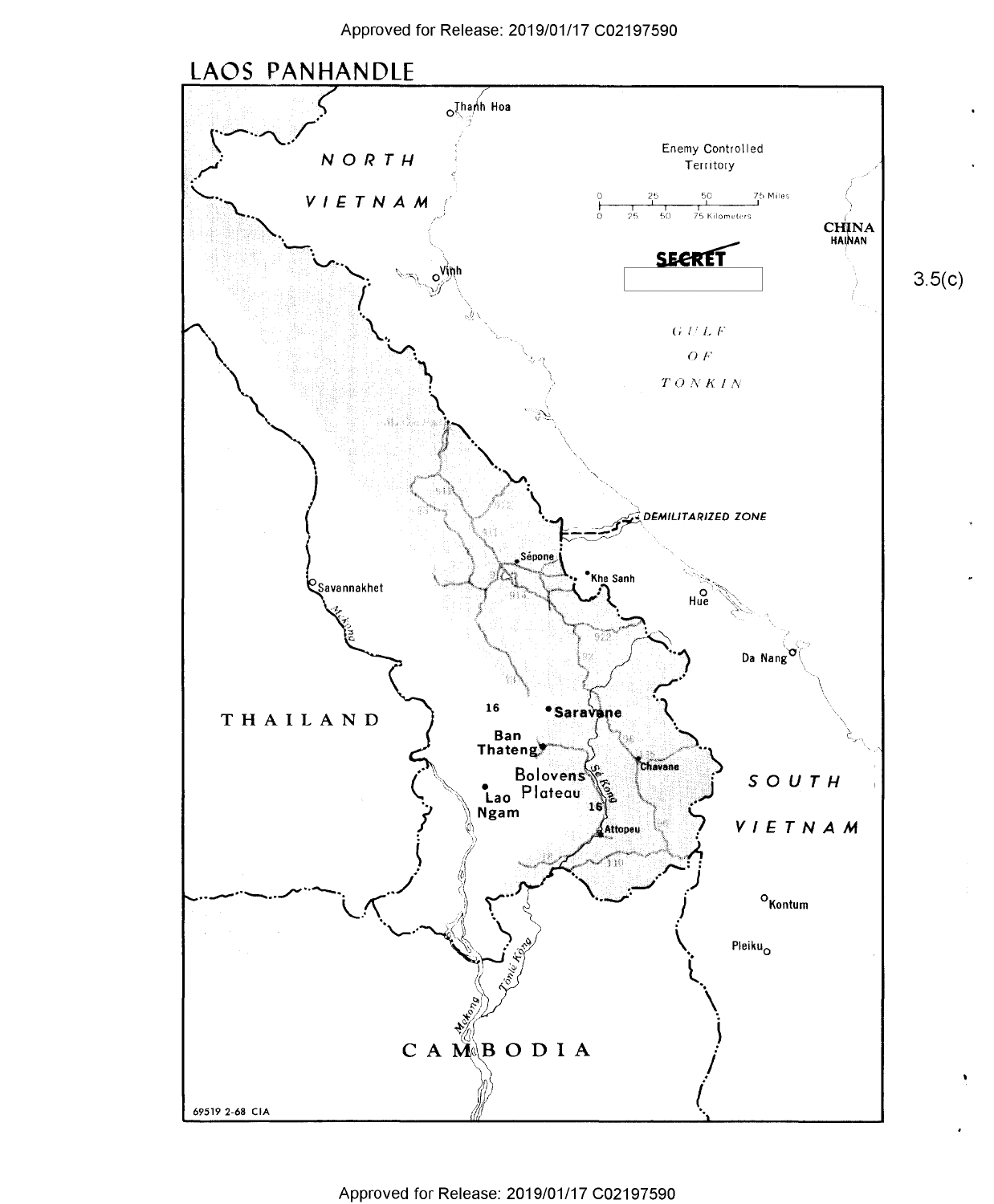

3. Laos A new series of Communist attacks on government positions in the Lao on governmen<sup>t</sup> positions in the Lao panhandle may be coming. A North Vietnamese defector reports the town of namese defector reports the town of manese derector reports one cown of<br>Saravane will be one of the first targets. gets.

> Saravane is the government-held Saravane is the government-held position closest to the infiltration position closest to the infiltration trails winding down to Cambodia and trails winding down to Cambodia and South Vietnam. Although it is not an South Vietnam. Although it is not an important military base, its loss would important military base, its loss would have a serious psychological impact on have <sup>a</sup> serious psychological impact on the already nervous leadership in Vien-the already nervous leadership in Vien tiane. tiane.

4. Greece-Turkey 3.3(h)(2) 4. Greece—Turkey 3.3(h)(2)

5. Chile **Frei's left-wing political oppon** ents in the Senate are so dedicated to ents in the Senate are so dedicated to seeing the Chilean President fail that seeing the Chilean President fail that they have sacrificed much-needed eco-they have sacrificed much-needed eco nomic legislation to that end. Frei's nomic legislation to that end. Frei's enemies are looking ahead to the 1970 enemies are looking ahead to the 1970 presidential election, but their deter-presidential election, but their deter\_ mined inaction leaves the economy drift-mined inaction leaves the economy drift ing further into serious inflation. ing further into serious inflation.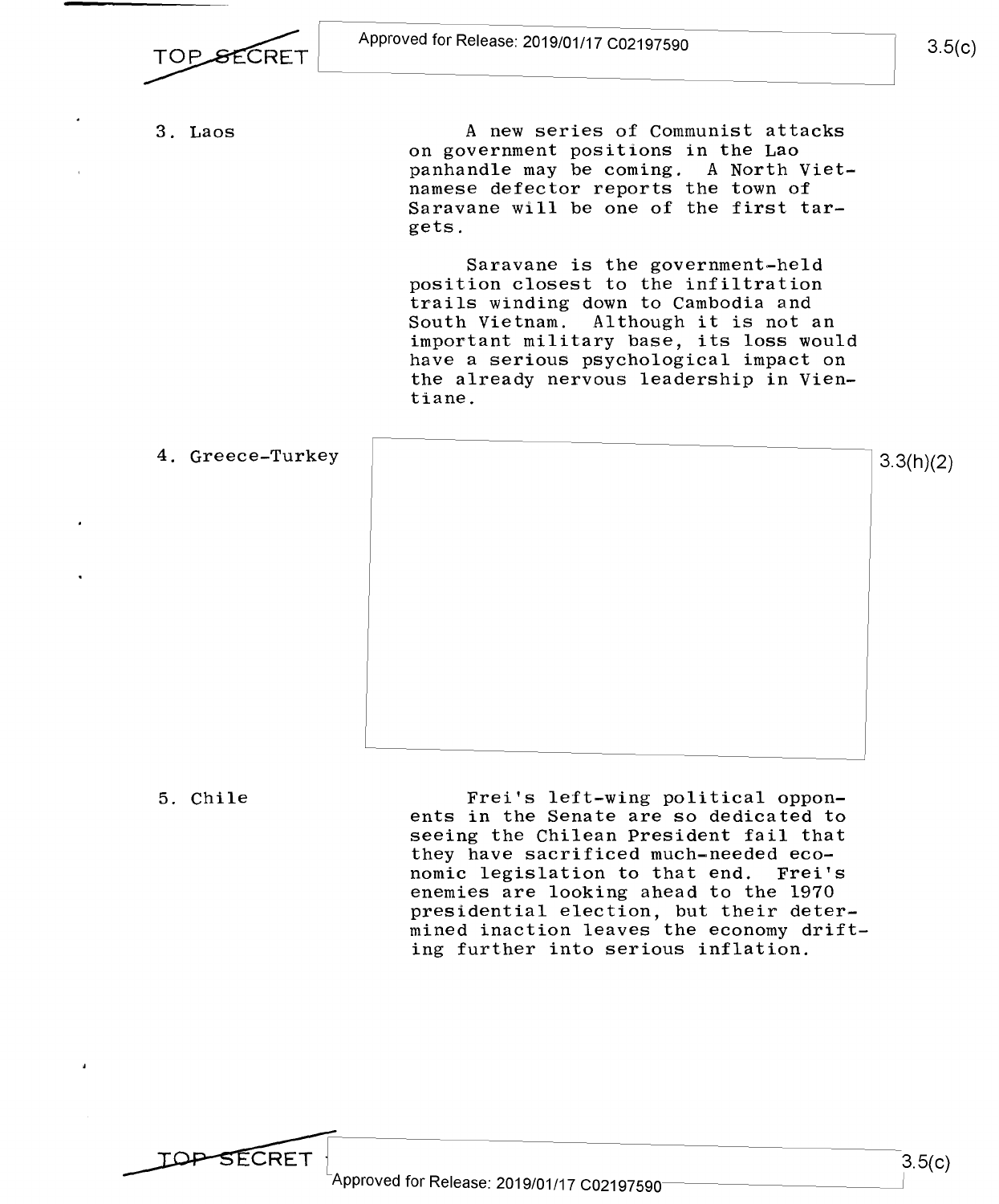6. Communist China 6. Communist China Two party veterans, both disgraced Two party veterans, both disgraced and dismissed early in the Cultural and dismissed early in the Cultural Revolution, were recently put in charge Revolution, were recently put in charge of Hopeh, the key North China province of Hopeh, the key North China province where Peking is located. This resur-where Peking is located. This resurrection suggests a loss of ground by the rection suggests <sup>a</sup> loss of ground by the militant group in the capital. Fac-militant group in the capital. Factional fighting 1 however, continues tional fighting. however, continues throughout China. throughout China.

|                                  | 3.3(h)(2)                                                                                                                          |
|----------------------------------|------------------------------------------------------------------------------------------------------------------------------------|
| The Soviets appear to be getting |                                                                                                                                    |
|                                  |                                                                                                                                    |
|                                  |                                                                                                                                    |
|                                  |                                                                                                                                    |
|                                  |                                                                                                                                    |
|                                  | ready for another lunar probe.<br>the position<br>of Soviet space support ships suggest<br>the launch will come today or tomorrow. |

Approved for Release: 2019/01/17 C02197590 Approved for Release: 2019/01/17 <sup>002197590</sup>

**TOP-SECRET** 

1

 $3.5(c)$ 

I